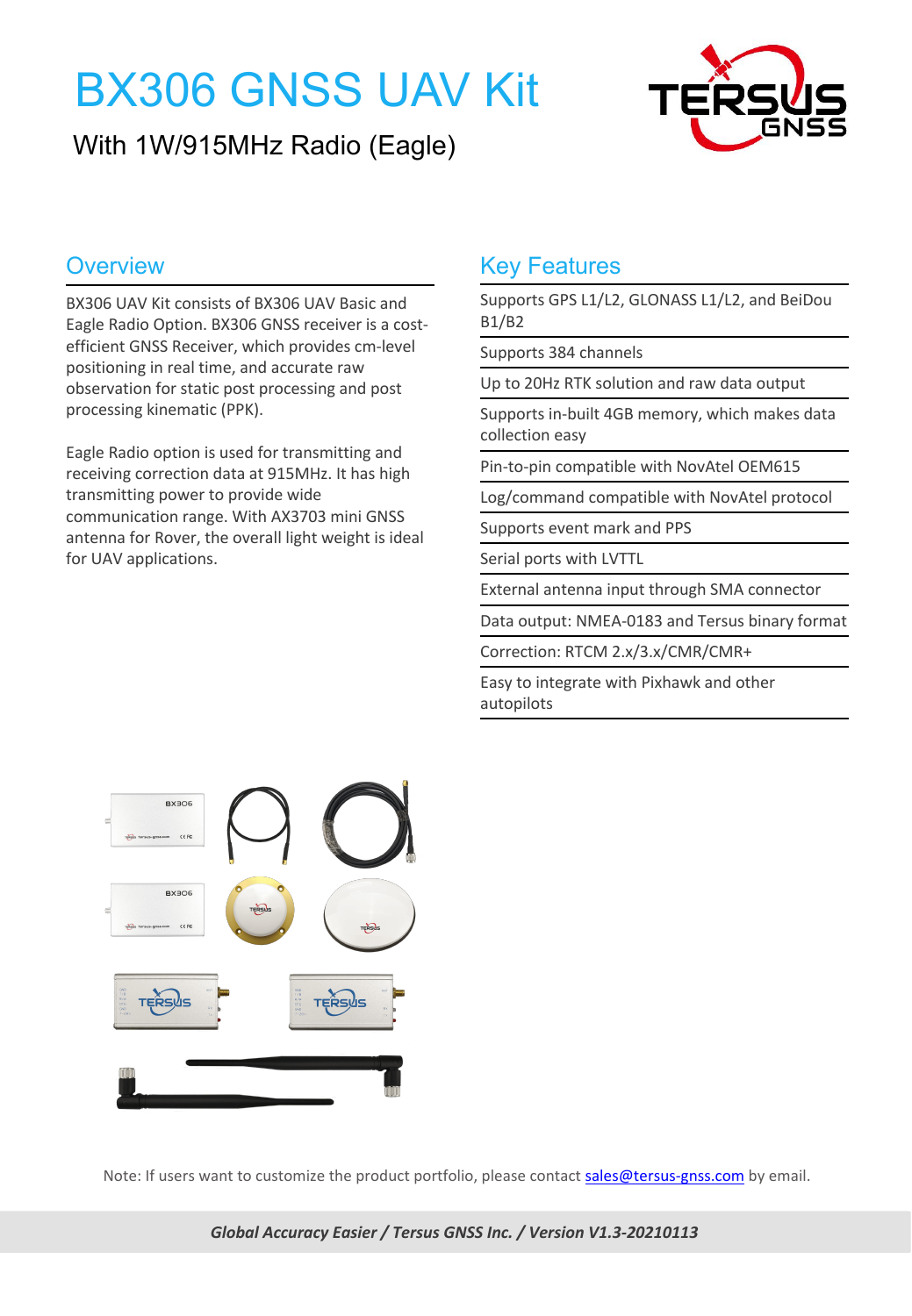# Technical Specifications TEPSU - BX306 enclosure



### **Performance**

| Signal Tracking:                                              |                          | Serial Ports:                                             |
|---------------------------------------------------------------|--------------------------|-----------------------------------------------------------|
| GPS L1/L2, GLONASS L1/L2, BeiDou B1/B2                        |                          | <b>COM Baud Rate:</b>                                     |
| <b>GNSS Channels:</b>                                         | 384                      | <b>USB Ports:</b>                                         |
| Single Point Positioning Accuracy (RMS):<br>- Horizontal:     | 1.5m                     | <b>CAN Ports:</b>                                         |
| - Vertical:                                                   | 3.0 <sub>m</sub>         | <b>PPS Ports:</b>                                         |
| RTK Positioning Accuracy (RMS):                               |                          | Event Mark:                                               |
| Horizontal:<br>- Vertical:                                    | 10mm+1ppm<br>15mm+1ppm   | Antenna Connector:                                        |
| PPK Positioning Accuracy (RMS):<br>Horizontal:<br>- Vertical: | 10mm+1ppm<br>15mm+1ppm   | * This port's function is related to t<br><b>Physical</b> |
| Observation Accuracy (zenith direction):                      |                          |                                                           |
| C/A Code:<br>P Code:                                          | 10 <sub>cm</sub><br>10cm | Size:                                                     |
| Carrier Phase:                                                | 1 <sub>mm</sub>          | Weight:                                                   |
| Time To First Fix (TTFF):<br>Cold Start:<br>- Warm Start:     | $<$ 50s<br>$<$ 30s       | <b>Operating Temperature:</b>                             |
| Timing Accuracy (RMS):                                        | 20ns                     |                                                           |
| <b>Velocity Accuracy (RMS):</b>                               | 0.03 <sub>m</sub> /s     |                                                           |
| Initialization (typical):                                     | $<$ 10s                  |                                                           |
| Initialization Reliability:                                   | >99.9%                   |                                                           |
| Correction:                                                   | RTCM 2.x/3.x/CMR/CMR+    |                                                           |
| Max. Update Rate:                                             | 20Hz                     |                                                           |
| Input Voltage:                                                | 5~15V DC                 |                                                           |
| Power Consumption (typical):                                  | 3W                       |                                                           |
| Active Antenna Input Impedance:                               | $50\Omega$               |                                                           |
| Storage:                                                      | In-built 4GB memory      |                                                           |

### **Communication**

| Serial Ports:         | LVTTL x2          |
|-----------------------|-------------------|
| <b>COM Baud Rate:</b> | Up to 460800bps   |
| <b>USB Ports:</b>     | USB device x1     |
| <b>CAN Ports:</b>     | ISO/DIS 11898 x1* |
| <b>PPS Ports:</b>     | LVTTL x1          |
| Event Mark:           | LVTTL x1          |
| Antenna Connector:    | SMA female x1     |

\* This port's function is related to firmware version.

| Size:                         | 100.2x57.4x24mm                             |
|-------------------------------|---------------------------------------------|
| Weight:                       | 150 <sub>g</sub>                            |
| <b>Operating Temperature:</b> | -40 $^{\circ}$ C $^{\sim}$ +85 $^{\circ}$ C |

Website |www.tersus-gnss.com Sales Inquiry | sales@tersus-gnss.com Technical Support | support@tersus-gnss.com



Information and related materials are subject to change without notice. © Copyright 2021 Tersus GNSS Inc.